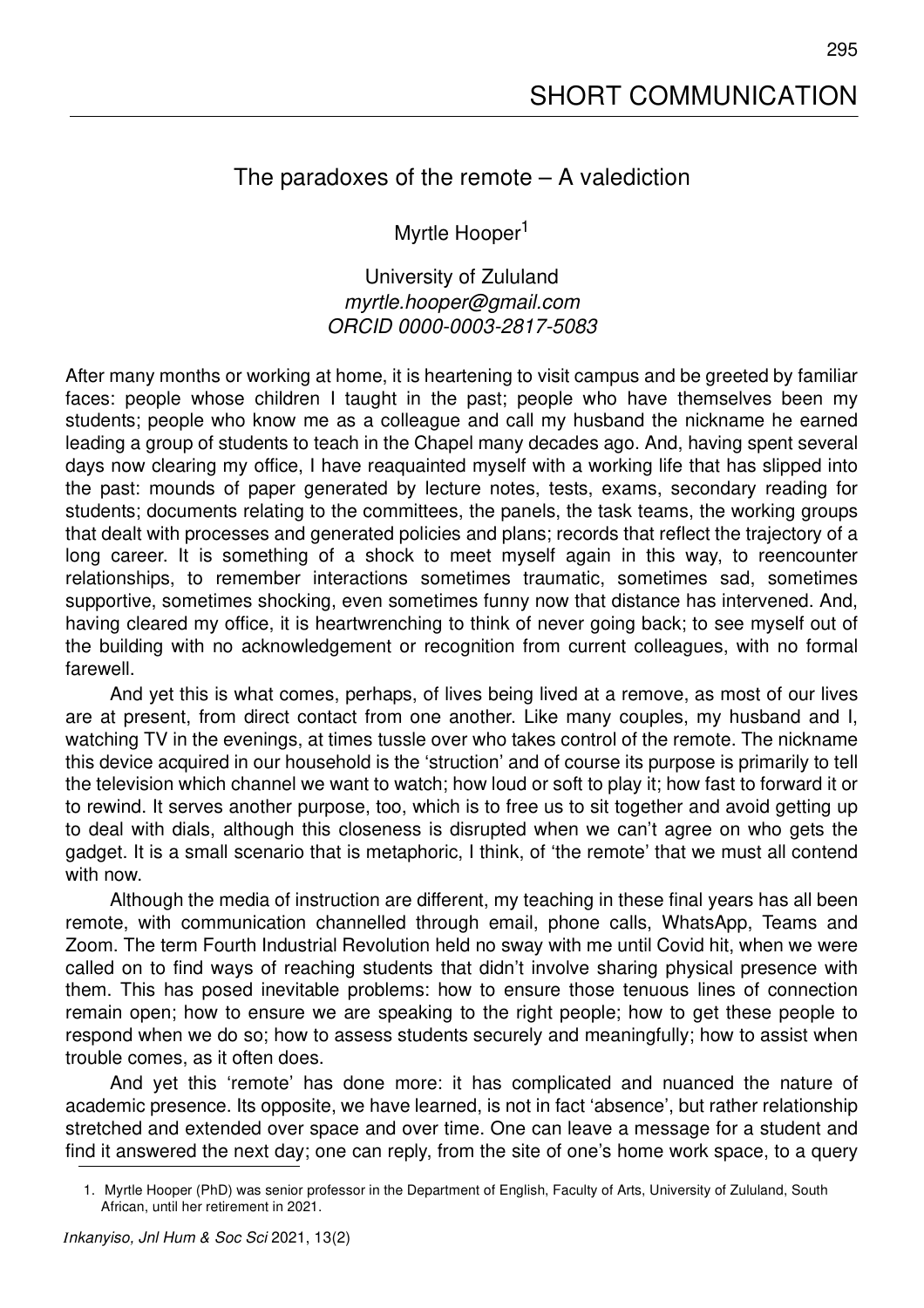from a student living hundreds of kilometres away. And, provided students are able and willing, one can teach them over time and across space. Their willingness is all.

These remote relationships have reminded me of a theorist whose work inspired much of the research I did in the far past, on character, relationship and identity. In 1962 C B McPherson coined the term 'possessive individualism' (in *The Political Theory of Possessive Individualism (Hobbes to Locke)*; in the 1990s the psychologist John Shotter resuscitated and reworked it. Shotter's theories were groundbreaking in insisting that, as Kenneth Gergen recently put it, 'the individualist "I" cannot be separated from the "you" to which it is related' (2019:81). This insistence is close to our African understanding: 'Umuntu, Ngumuntu, Ngabantu'. The particular force of Shotter's theory, though, is that it examines the role of language, and specifically conversation, in shaping our relationships with one another.

His theory came intensely to mind when a debate on Facebook about vaccination was foreclosed with the assertion 'My body my choice'. It is a slogan appropriated, as religion studies professor Rebecca Todd Peters points out, from feminist activists of the 1960s campaigning for what is now termed 'reproductive justice'. In this expropriation, she points out, the tradition of liberalism and human rights which informed it has been 'completely eclipsed' by right-wing 'atomistic individualism' (cited by Sostaita 2021). Barbara Sostaita, who dubs herself a 'formerly undocumented alien turned ethnographer and scholar of migration and religion', concurs. The phrase, she says, 'fails to meet the demands of this moment', as its appropriation rejects any kind of responsibility to the other. In the end, she says, 'my body' is 'vulnerable to and caught up in yours, and my choices are shaped by and inseparable from yours'. When, indeed, that body is charged with the particles of a virus, choices made make closeness and interaction potentially lethal to those around us. The slogan also brought to mind John Donne's Meditation XVII: 'No man is an island entire of itself; every man is a piece of the continent, a part of the main'; and, in contrast to the solipsism of that insistent 'my' and 'my', his solicitous stricture: 'any man's death diminishes me, because I am involved in mankind'. If Covid-19 has taught us anything, insists Sostaia, 'it's that we belong to each other'.

Careworkers attending the dying know this well: the suffering of Covid-19 patients in hospital, isolated and insulated, is unbearably intensified by being deprived of touch. While contact with family and friends can be supplied by cellphone or tablet, the remote connection does little to ameliorate the stark loss of company, the hand held, the hug, the warm embrace. And worse, perhaps, because more lasting, is the effect on those who remain behind, unable to reach their loved ones at the moment of death, and, during the worst of the pandemic, unable even to bury their dead after the event. The image of isolated suffering is then replaced by an intensity of disconnection, as the loved one slips through the hands, as it were, into the remoteness of death. Perhaps the most acute loss is that of letting go, of relinquishing hope, of registering that this person's life has ended, at this time, on this day, at this place, in this way – that this person will never again be present as before, will never again be present as 'you' to 'me'.

John Shotter was a founding member of a far-sighted group of some 22 key academics from around the globe, who called themselves the 'Virtual Faculty', and responded to the remote by availing their work generously to researchers and students and people like me who would never get to meet them. Although not updated, the website and all the resources it assembled are still there, hosted by Andy Lock of Massey University in New Zealand. Its home page is located and still accessible at *https://www.massey.ac.nz/~alock/virtual/welcome.htm.* Shotter himself was an enormously prolific writer who explored a range of topics, and ventured, unbounded, into many disciplines and domains of knowledge: dialogism, duality of structures, embodiment, intentionality, knowledge of the third kind, memory and forgetting, narrative therapy, practical consciousness, social accountability, the ordinary, the ethical domain. He collaborated liberally, and believed in open-sourcing much of his published work, which is also available on

*Inkanyiso, Jnl Hum & Soc Sci 2021, 13(2)*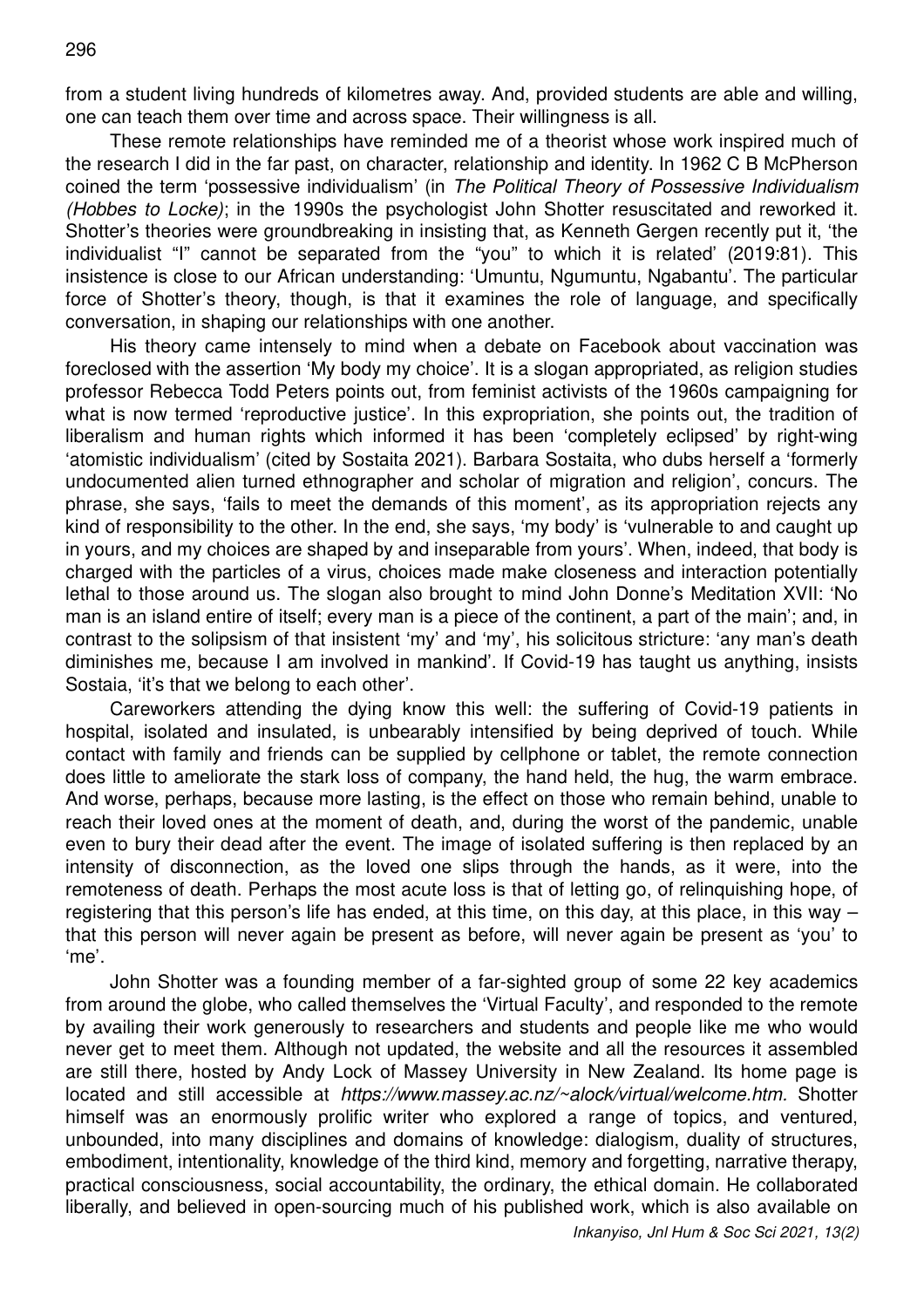Researchgate and Academia.edu. As mentioned above, crucial to his thinking was an insistence on the important of language and specifically conversation in shaping our realities. Thus he speaks, for example, of 'the moral proprieties, the "ethical logistics" of the exchanges between "I's" and "you's" – to do with who has responsibility for what activity in the social construction of the meanings of any communications between them' (2019:67, first published 1989). As persons, he says,

we are always 'you's', always essentially second-persons. The 'thou' is older than the 'I' in the sense that the capacity to be addressed as a 'you' by others, is a preliminary to the ultimate capacity of being able to say 'I' of oneself, of being able to understand the uniqueness of one's own 'position' in relation to others, and to take responsibility for one's own actions (2019:73,, first published 1989).

And, lastly, '[i]t is not so much how "I" can use language in itself that matters, as the way in which I must take "you" into account in my use of it' (73). His opposition to, his confrontation with 'possessive individualism' is, in such formulations, amply clear – and imply an inexorable answer to the solipsism of 'my body my choice'. In separate articulations he treats of 'joint action', and, drawing on Mikhail Bakhtin, the 'superaddressee', which we take into account in 'what we do and say', and which functions as 'the witness and the judge' of what we say and do (1995:50). The ethical, claims Shotter, is built into the very essence of our interactions as persons; is seminal to our relationships with others.

When, in 1985, I was first interviewed for a job at the University of Zululand, I walked into a room on the fourth floor to be met by an array of professors who are now, mostly, no longer with us, who have passed on into the remote region of death: Professor Nkabinde, Professors Thembela and van Eetveldt, perhaps Kitshoff, perhaps Boshoff; certainly Reid Maynard who was to become my boss. Despite my nerves the interview went well until Maynard's question: 'Are you a good teacher?', and, when I answered, 'Yes I am', his challenge, 'How do you know?' It is a question that has remained with me. Perhaps, if I'd had Shotter at my fingertips then, I might have riposted, 'I know because I am "you" to my students, and that's what they tell me I am'. More recently, at a particular point in the trajectory of my career, I decided to reinvent my role as an academic in particular ways: I would serve where I was needed; I would be kinder; I would research only what was meaningful to me; I would be a good teacher. In our last two years as teachers, we have, of course, not been able to meet our students face to face. I do not know what my students look like, how they dress, what their manners are, how they would respond to me in a classroom, in my office, in the corridor, in the open spaces of the campus if we were to walk past one another, on the street. Our relations have been entirely verbal, with lecture notes on Moodle and assignments and exams submitted on that platform or by email. Teaching has all been remote, and our closest contact tutorials on WhatsApp. But these conversations, as Shotter contended, have been defining. When, in their farewells this year, students say to me: 'You were there when I needed you'; 'Thank you for being with me'; 'I am grateful for being part of your last year'; or even, simply, 'I have learned from you', the 'you' I have been to them assures me that, despite 'the remote', the reality of our conversations has made a difference. And this, in some way, makes up for the formal farewell 'the remote' has denied me.

## References

Donne, John. 1624. Meditation XVII. Retrieved December 12 2021, from *http://www.onlineliterature.com/donne/409/* 

Gergen, Kenneth. 2019. Words on the Wing, Comment on Social Accountability and the Social Construction of 'You': Thirty Years On. *Murmurations: Journal of Transformative Systematic Practice*, 2(1), 81.